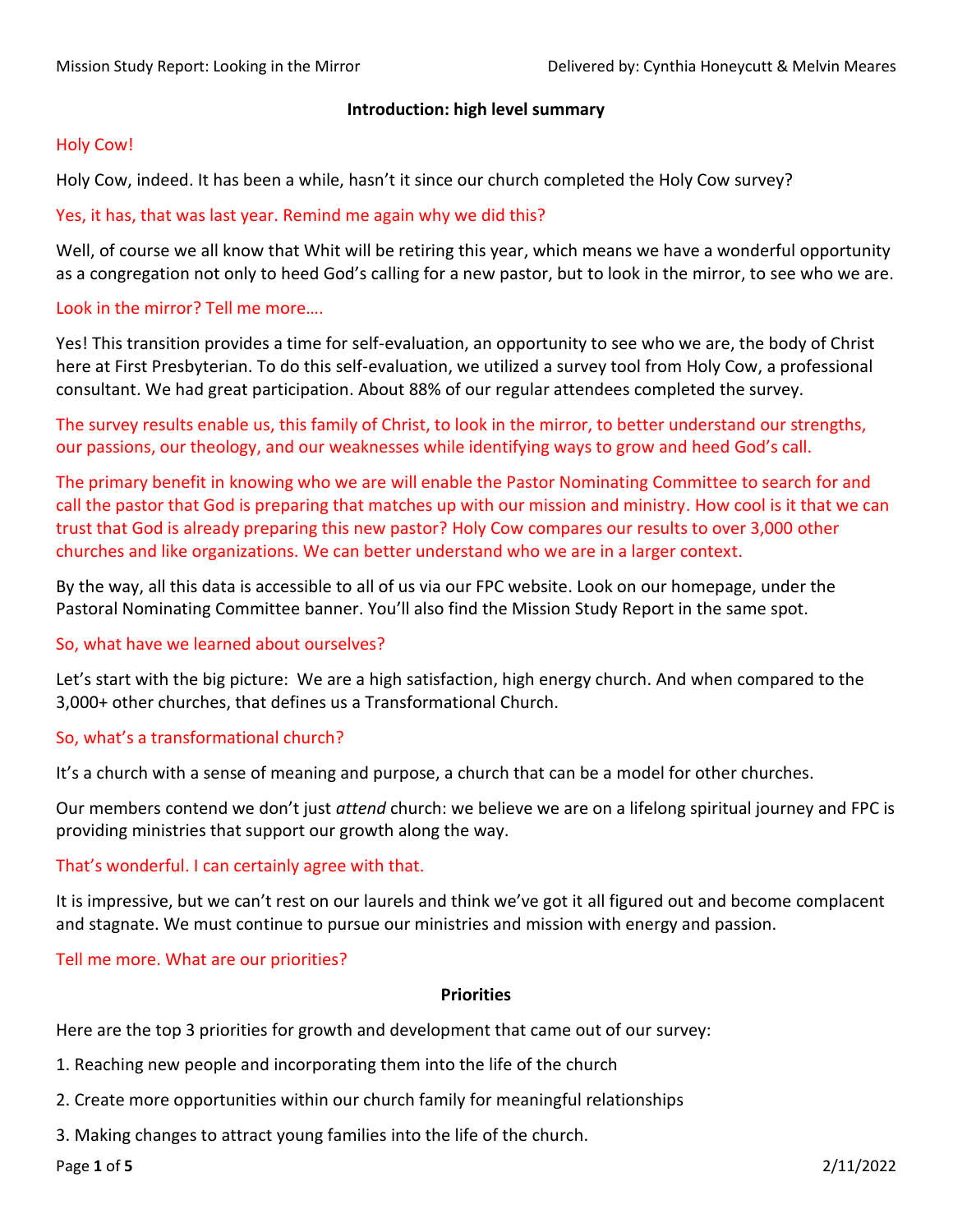### **Priorities: new people**

I like those priorities. I think they reveal our hearts. Two out of the three priorities are a challenge for us, because it has shown us areas where we need to make improvements in welcoming and inviting others to join in our fellowship.

Can I make a confession? Sometimes I realize I don't know someone, but I am too embarrassed to approach him or her. Or I do introduce myself to an unfamiliar face only to learn they have been a member for two years. That's awkward.

You are not alone. I know that by the time I say hi to all my FPC buddies, the newcomer is already out the door. I need to be more intentional about that. I know how hard it is to be the stranger in the room. I need to step out of my own comfort zone and break the ice with others. We have an exciting opportunity for personal and congregational warmth and friendships to blossom. It's an opportunity for growth. We can do better at welcoming guests and visitors. Our data showed we don't do enough to make those folks feel welcomed.

You know, it's one thing to focus on being more welcoming to people that come in our doors on their own to visit FPC. But that's not the whole picture, we also must learn how to *invite* people to come and visit FPC. We've got to become more intentional about sharing the mission and ministry of FPC and inviting people to come and be a part of what we are doing to share God's love with the world.

Do you think we could be more intentional about that?

Yes! Absolutely! And I feel empowered to do so now that we know the survey revealed this desire! So, I pray that we can all summon up the nerve to start conversations: make new friends and welcome visitors!

What else have we learned about ourselves?

### **Priorities: meaningful relationships**

These priorities show we have a deep sense of caring for our own members.

I know I have a prayer shawl given to my family during a time when we were experiencing something tough. I still feel the love and prayers that shawl represents.

What are some other ways that we care for and support one another?

We have so many deeply meaningful ways to connect art classes, lady's and men's Bible studies, retreats, senior high and junior high events, Knitwits and Happy Hookers (yep, that is a church group!), Sabbath Soup teams, Presbyterian Women's groups, Wednesday night suppers, and more.

Yet our survey results indicate that we want more: more small group studies, more spiritual growth opportunities, and even deeper connections with one another.

I bet there are ways we can connect that we have not even thought of yet; don't you?

Yes! Maybe someone listening to this already has a great idea!

You know, this pandemic has created challenges to gathering and we long to return to cherished events without limitations. Yet data from the survey results indicates a high level of member satisfaction and recognition that even during this pandemic, our staff has worked hard to keep us engaged and connected.

Page **2** of **5** 2/11/2022 We really have been blessed with a wonderful staff, who've increased their efforts to keep us connected with the meaningful worship, musical programs, and adaptive outreach.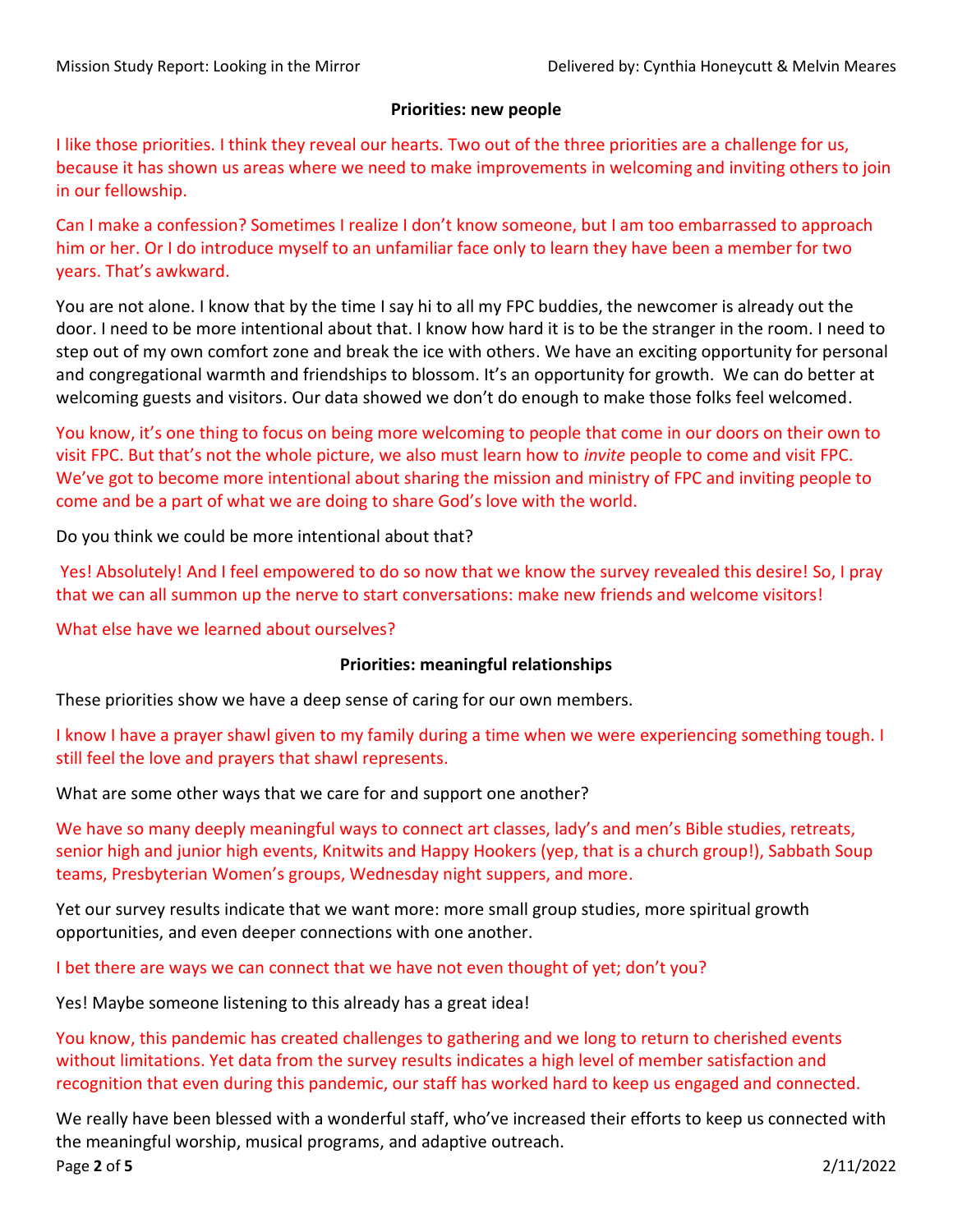In our worship experiences, we feel the presence of God and we take that with us out into the world. Though it needs to be said that while we value these things and treasure our worship experiences, we also recognize that life outside of church tugs on us hard and vies for our attention and priorities.

### **Priorities: young families**

# What about that third priority: reaching young families?

The Mission Study Report reveals that our smallest age group is 26–40-year-olds and almost two thirds of our members are over 40. It's easy to see why reaching out to young families is a priority, right?

#### Yes.

Something else from the Mission Study Report, we aren't a very ethnically and economically diverse congregation. We're 99% white. We're ranked middle to upper middle class socioeconomically. This is not reflective of Hickory demographics. We won't go into that today; but you'll hear more about that next week.

Besides these three priorities, let me tell you about some other things the survey tells us about ourselves.

### **Other survey points: theology**

We have a variety of theological thoughts and opinions. But on the whole, we're in the middle of the road, perhaps a bit left of center (i.e., more progressive), within the church and as compared to thousands of other churches. Also, we are a highly educated.

## **Other survey points: leadership**

One point which seems interestingly contradictory. We're happy with our lay leadership and feel they're representative of our church body. And yet…we also feel that the same small group is making all the decisions.

### Interesting, what can we do about that?

I imagine there're numerous ways we can address that. Speak up. Let someone know you're interested in being on a committee, taking an active role in a ministry, or simply by getting more involved. Please don't be shy! We need everyone's fresh ideas and energy.

### **Other survey points: change**

### Anything else from the survey?

Well not surprisingly we don't like change.

Change can be uncomfortable, even frightening. But we all know change is inevitable. The world is changing.

The other side of the coin is, we acknowledge that we can change… when we know why it is necessary. Just look at all the adjustments that we've had to make as a result of the pandemic. We may not have liked them, but we recognized their value. We are flexible and adapted.

That's a positive! You know that's exactly what we will need to continue to do… to adapt… to change. Remember, God is present with us through all these evolutions. And He always will be. That's a great comfort to me. He is never caught off guard!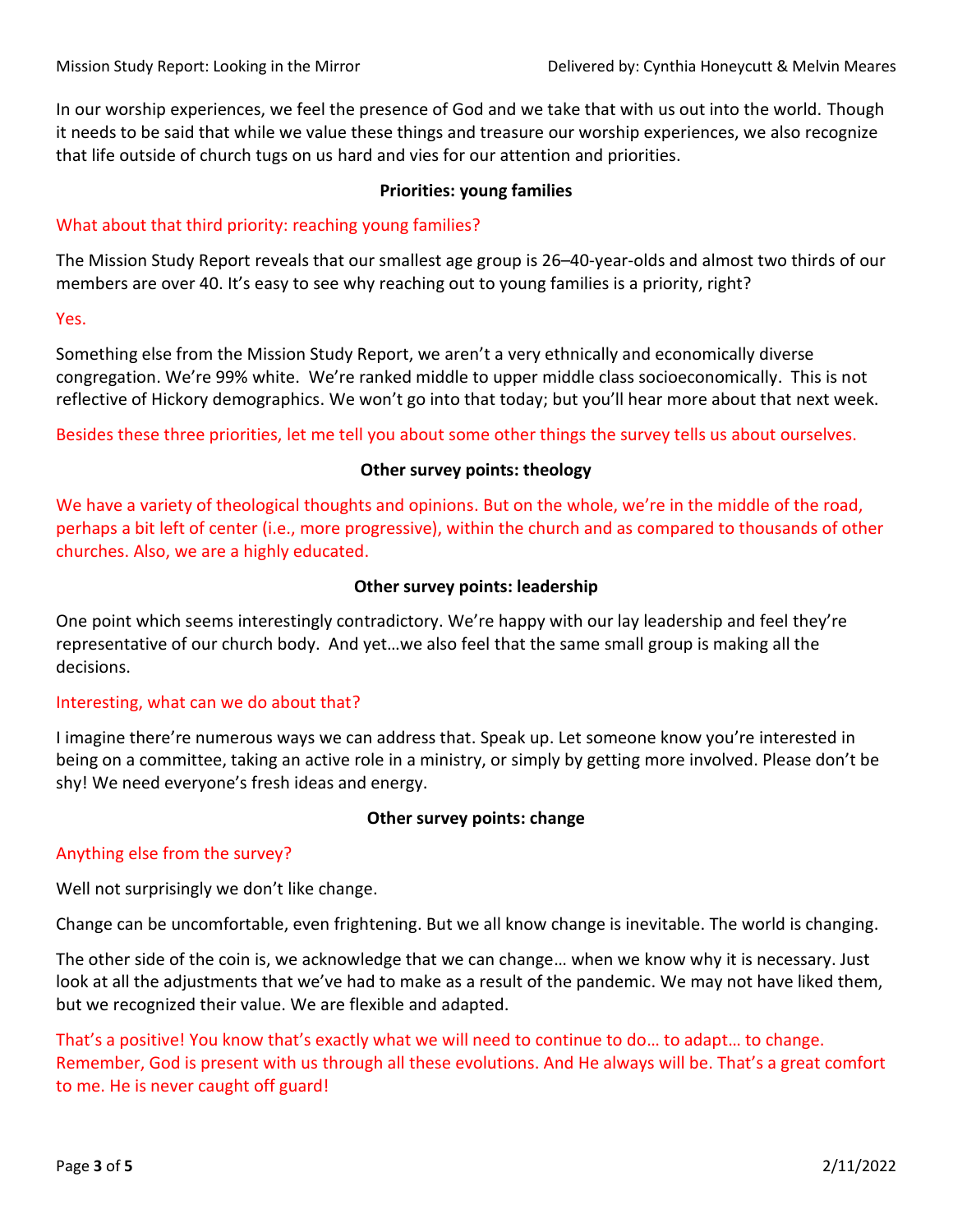And you know change can also be exciting and can bring about wonderful new opportunities to serve God's people and grow in our faith. Are there ways we can worship and fellowship we have not yet imagined, deepening our sense of satisfaction?

What else should we share? We don't have enough time to cover it all.

# **Other survey points: money**

Well, let's talk about money. This is a generous congregation. No doubt about it. We've already heard that we're on the high end of the economic scale compared to our Hickory neighbors.

The mission and ministries of this church require dollars. Even though the survey reflects that we are generous, when it comes to funding, we are dependent on a small minority of families to carry the majority of the financial support. This is not a sustainable pattern.

We're standing here on the contributions of the generations that came before us. We'll be celebrating 150 years of ministry in 2023. I know that I pray that FPC will continue to thrive, grow, and be there to support the mission and ministries of Christ for many generations to come. This is an opportunity for individual prayer and reflection. How is God calling each of us to respond to the financial support of FPC?

# **Mission outside our walls**

You know this all sounds great, but it also sounds like we're only thinking about ourselves inside the walls of this church.

Well, that's not the case. This is not a stagnant self-focused church. Our members are cognizant of societal issues and challenges, and we're engaged in many ways.

Some facts that aren't in the survey: we are a mission focused congregation, it's part of our identity. Did you know that we have averaged the equivalent of 30% of our budget to support mission and ministries over the last ten years? That 30% is a combination of budgeted giving and sacrificial giving above and beyond tithing.

We're heavily engaged in many local ministries with our dollars, our time, our talents, and our facilities. Examples include NETworX, Exodus, Habitat for Humanity, the Hickory Soup Kitchen, Safe Harbor, Women's Resource Center, and PORCH. Within our walls we have Good Samaritan, Preschool, Presbyterian Women, Sabbath Soup and more. This is not an exhaustive list. There are 29 ministries that FPC engages in.

# And did you know that FPC actually originated or helped start many of the local Hickory ministries: The Hickory Soup Kitchen and CCM just to name a couple?

If that's not enough to convince you that we get outside our walls and serve others, listen to these numbers (I'm a math guy, I like numbers). This church is also a mission trip focused congregation. Key phrase "mission trip." Over the last 31 Years FPC has sent individuals out into the world to serve and share God's love. Those trips have been local, statewide, nationwide, and international. We've sent out people on 159 mission trips, involving 2,578 participants, serving for more than 16,600 days. These trips have included Junior and Senior High youth, college students, families (including small kids), adults, medical professionals and people that weren't even members of FPC. All these people serving our neighbors because: we are to Love the Lord our God with all our heart and with all our soul and with all our mind and with all our strength. And love our neighbor as our self.